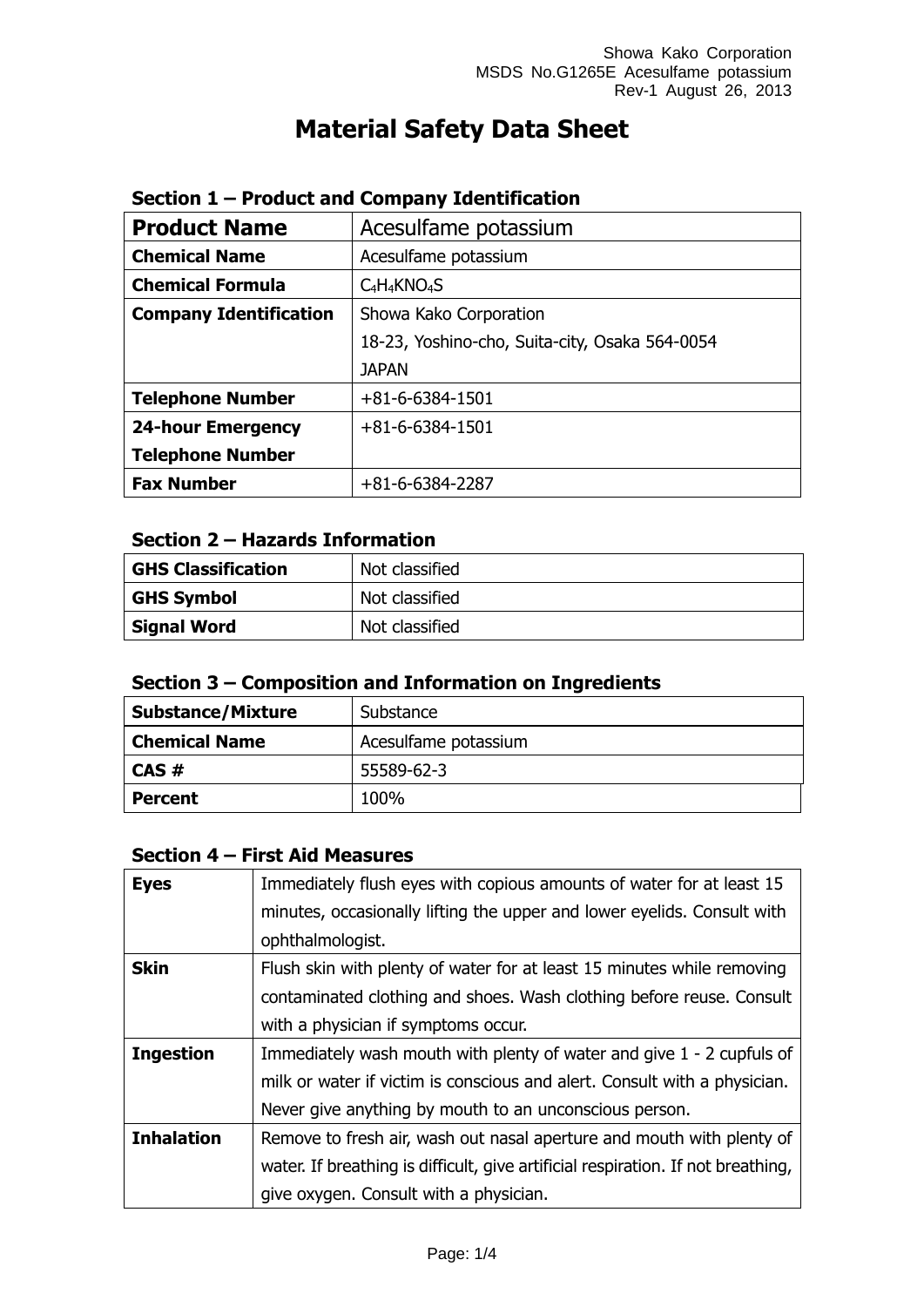| <b>Flash Point</b>                      |              | No data found                                       |
|-----------------------------------------|--------------|-----------------------------------------------------|
| <b>Autoignition</b>                     |              | No data found                                       |
| <b>Explosion Limits</b><br><b>Lower</b> |              | No data found                                       |
|                                         | <b>Upper</b> | No data found                                       |
| <b>Extinguish Media</b>                 |              | Water, powder, carbon dioxide, foam                 |
| <b>Firefighting Instructions</b>        |              | Avoid non-firefighting equipped personnel to enter. |
|                                         |              | Extinguish upwind from the fire wearing appropriate |
|                                         |              | protective gear.                                    |

# **Section 5 – Fire Fighting Measures**

#### **Section 6 – Accidental Release Measures**

| <b>Spills/Leaks</b> | Evacuate area. Wear self-contained breathing apparatus, rubber       |
|---------------------|----------------------------------------------------------------------|
|                     | boots and heavy rubber gloves. Sweep up, place in a bag and hold     |
|                     | for waste disposal. Avoid raising dust. Do not contact with skin. Do |
|                     | not inhale. Wash spill site after material pickup is complete.       |

### **Section 7 – Handling and Storage**

| <b>Handling</b> | Wear appropriate protective gear. Do not contact with eyes, skin    |
|-----------------|---------------------------------------------------------------------|
|                 | and on clothing. Do not inhale. Handle with care. Provide adequate  |
|                 | ventilation. Wash mouth and hand after handling the material.       |
| <b>Storage</b>  | Keep container tightly closed. Avoid such conditions as direct      |
|                 | sunlight, high temperature, high humidity and high piling. Store in |
|                 | low-humid and dry area.                                             |

#### **Section 8 – Exposure Controls, Personal Protection**

| <b>Engineering</b>                   | Facilities storing or utilizing the material should be equipped with |  |
|--------------------------------------|----------------------------------------------------------------------|--|
| <b>Controls</b>                      | an eye wash facilities and a safety shower. Use adequate             |  |
|                                      | ventilation to keep airborne concentrations low.                     |  |
| <b>Exposure Limits</b>               | No data found                                                        |  |
| <b>Personal Protective Equipment</b> |                                                                      |  |
| <b>Eyes</b>                          | Safety goggles                                                       |  |
| <b>Skin</b>                          | Rubber gloves                                                        |  |
| <b>Clothing</b>                      | Protective clothing and rubber boots                                 |  |
| <b>Respirators</b>                   | Anti-dust mask                                                       |  |

#### **Section 9 – Physical and Chemical Properties**

| <b>Physical State</b> | Crystalline powder     |
|-----------------------|------------------------|
| <b>Appearance</b>     | White $-$ almost white |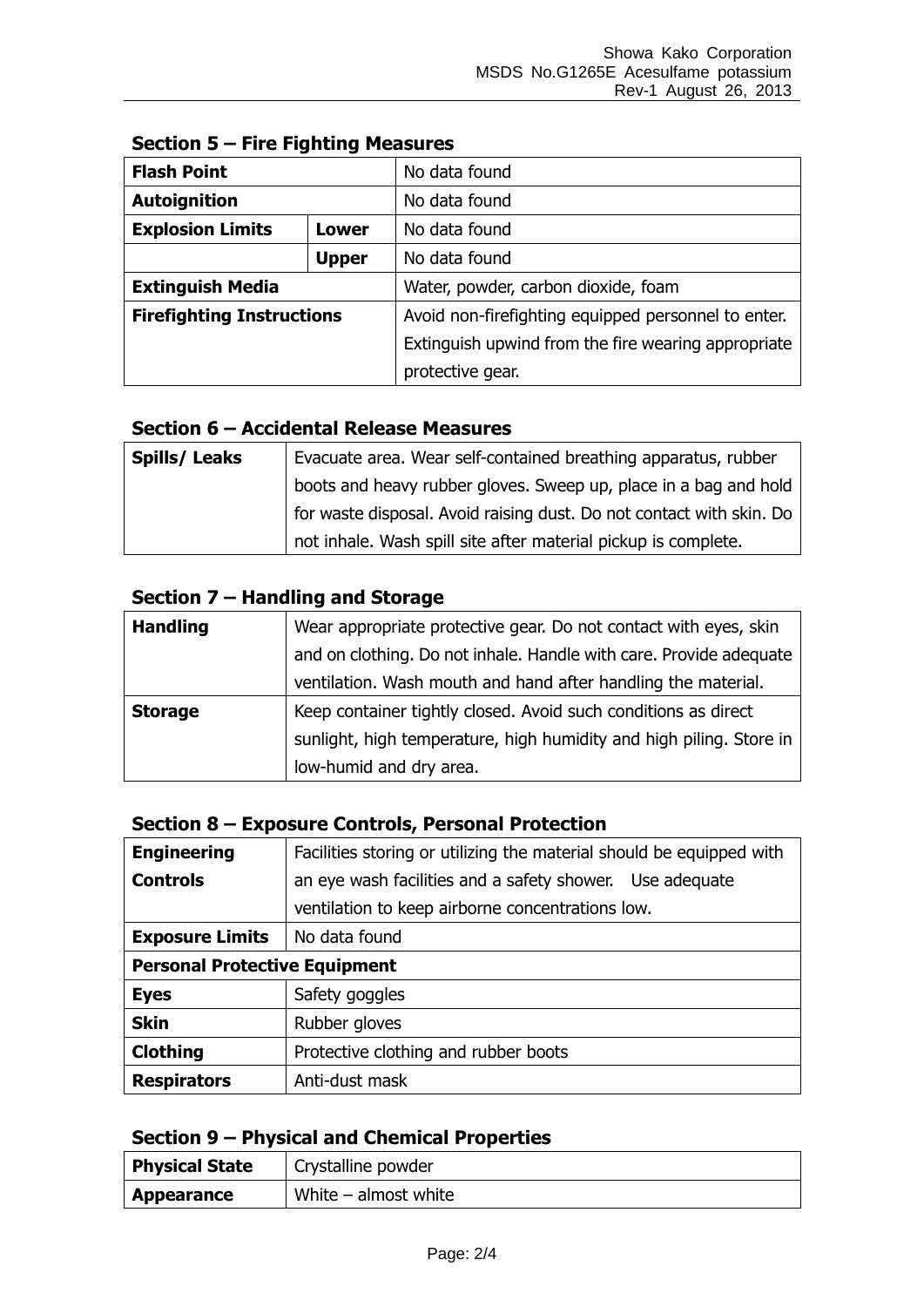| <b>Odor</b>           | <b>Odorless</b>             |
|-----------------------|-----------------------------|
| <b>Boiling Point</b>  | No data found               |
| <b>Melting Point</b>  | $>225$ °C                   |
| <b>Density</b>        | No data found               |
| <b>Viscosity</b>      | No data found               |
| pH                    | $5.5 - 7.5$                 |
| <b>Flash Point</b>    | No data found               |
| <b>Autoignition</b>   | No data found               |
| <b>Explosibility</b>  | No data found               |
| <b>Vapor Pressure</b> | No data found               |
| <b>Vapor Density</b>  | No data found               |
| <b>Solubility</b>     | 140 g/L(1°C), 270 g/L(20°C) |

# **Section 10 – Stability and Reactivity**

| <b>Stability</b>                             | <b>Stable</b>                           |
|----------------------------------------------|-----------------------------------------|
| <b>Conditions to avoid</b>                   | Direct sunlight, high temperature, high |
|                                              | humidity and high piling                |
| <b>Incompatibilities with Other Material</b> | No data found                           |
| <b>Hazardous Decomposition Product</b>       | May produce carbon monoxide, carbon     |
|                                              | dioxide or sulfur dioxide.              |
| <b>Hazardous Polymerization</b>              | Will not occur                          |

# **Section 11 – Toxicological information**

| <b>RTECS#</b>               | No data found                      |
|-----------------------------|------------------------------------|
| <b>LD50/LC50</b>            | Oral rat: $LD_{50}$ > 5000 mg/kg   |
|                             | Oral mouse: $LD_{50} > 6000$ mg/kg |
| Carcinogenicity             | No data found                      |
| <b>Mutagenicity</b>         | No data found                      |
| <b>Reproductive Effects</b> | No data found                      |
| <b>Teratogenicity</b>       | No data found                      |
| <b>Immunology</b>           | No data found                      |
| <b>Irritation</b>           | No data found                      |

#### **Section 12 – Ecological Information**

| <b>Ecotoxicity</b>            | No data found |
|-------------------------------|---------------|
| <b>Environmental Standard</b> | No data found |

#### **Section 13 – Disposal Consideration**

| <b>Disposal Method</b> | Federal (national), state or local laws and regulations will |
|------------------------|--------------------------------------------------------------|
|------------------------|--------------------------------------------------------------|